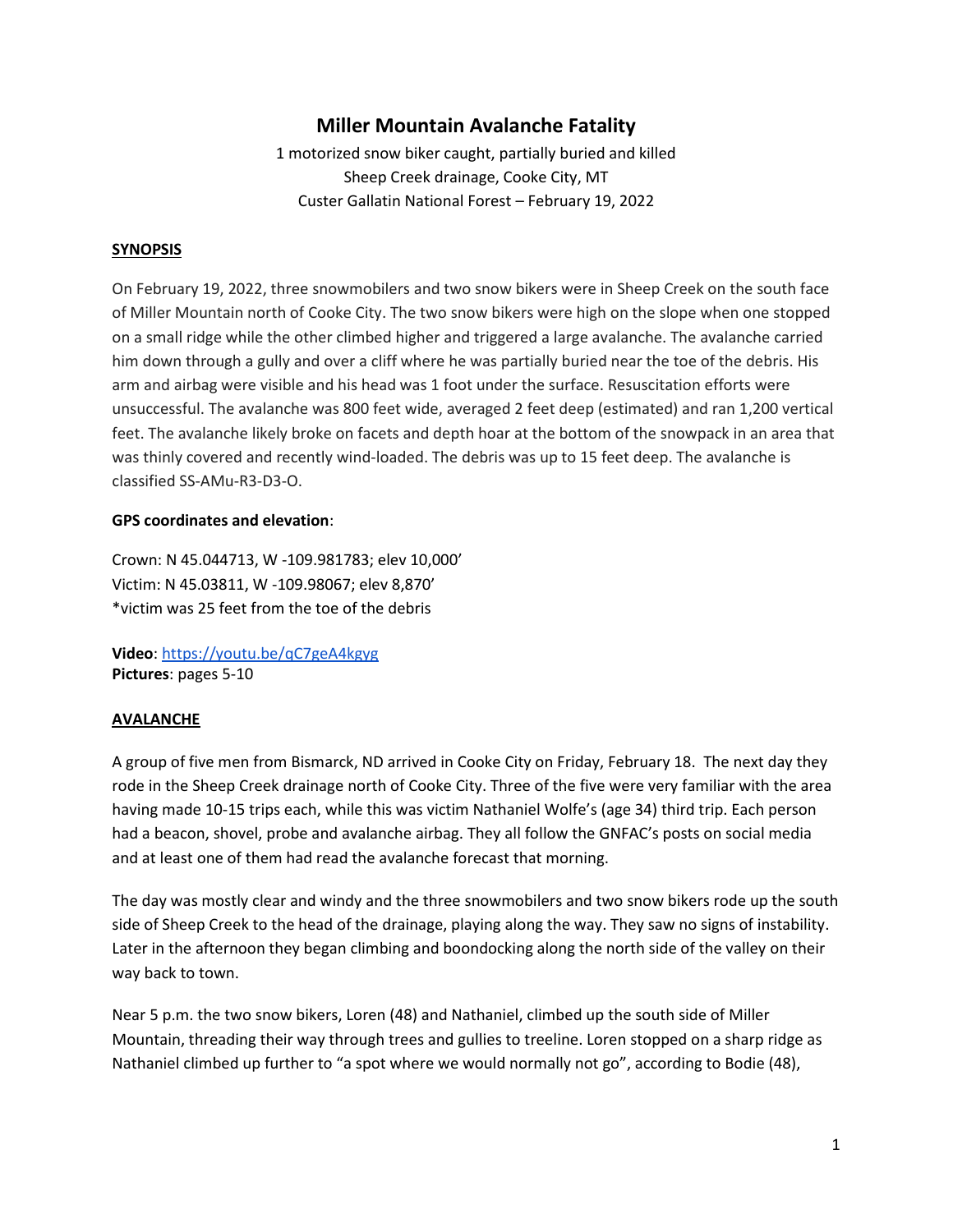another member of the group. Nathaniel triggered the avalanche and Loren saw a "bunch of snow come by me; I couldn't get him on the radio." Loren alerted the others over his radio.

Bodie and his son, Junior (14), were down valley and did not see the avalanche. They turned around and rode back to the area looking for avalanche debris. The lower slopes of the area are characterized by many trees and gullies that made it difficult to quickly identify the runout zone. Jason (40) was up valley with a separate group of riders when he got the radio call about the avalanche. Because the avalanche was funneled down a narrow gully and over a small cliff (a waterfall in the summer) the debris was only 75-100 feet wide but up to 15 feet deep in spots.

## **RESCUE**

Everyone converged at the toe of the debris where Nathaniel was found with his arm sticking out of the snow, his Pieps airbag deployed. His head was buried 1-foot under the surface, and they estimated it took "15 minutes tops" to dig him out from the time of the radio alert. His helmet was ripped off and his partners speculated his chin strap may not have been buckled. After Nathaniel was uncovered they started CPR. Bodie and Junior rode to Cooke City and alerted Park County SAR at 5:44 p.m. Bodie rode back to the scene with SAR, arriving at 6:04 p.m. They tried three times to resuscitate him using an automated external defibrillator (AED) but were unsuccessful. SAR left the accident site at 6:17 p.m. and evacuated the victim back to town. The Park County coroner concluded that Nathaniel died of asphyxiation due to the avalanche.

#### **WEATHER**

Seasonal snowfall and precipitation data are from the Fisher Creek SNOTEL site at 9,100', 2.4 miles NE of the accident site. Wind data are from the Lulu Pass weather station at 10,020', 2.5 miles NNE of the accident location.

The mountains near Cooke City received relatively little snowfall in January through the beginning of February. From February 14- 19 the Fisher Creek SNOTEL received 1-3" of snow per day, totaling 13" of snow and 1.1" of snow water equivalent (SWE) over six days (Figure 1).

The week prior to the avalanche wind direction varied from northwest to west to southwest. Average wind speeds were 10-20 mph with gusts of 20-30 mph. On February 19, wind at Lulu Pass was out of the southwest, and from 2 p.m. to 6 p.m. average speeds increased to 15-30 mph with gusts of 40-60 mph (Figure 2).

Temperatures ranged from single digits to low 30s F over the week prior to the accident. On February 19, temperature reached 30 F at Fisher Creek and 19 F at Lulu Pass. At the time of the accident the temperature was 26 F at Fisher Creek and 18 F at Lulu Pass.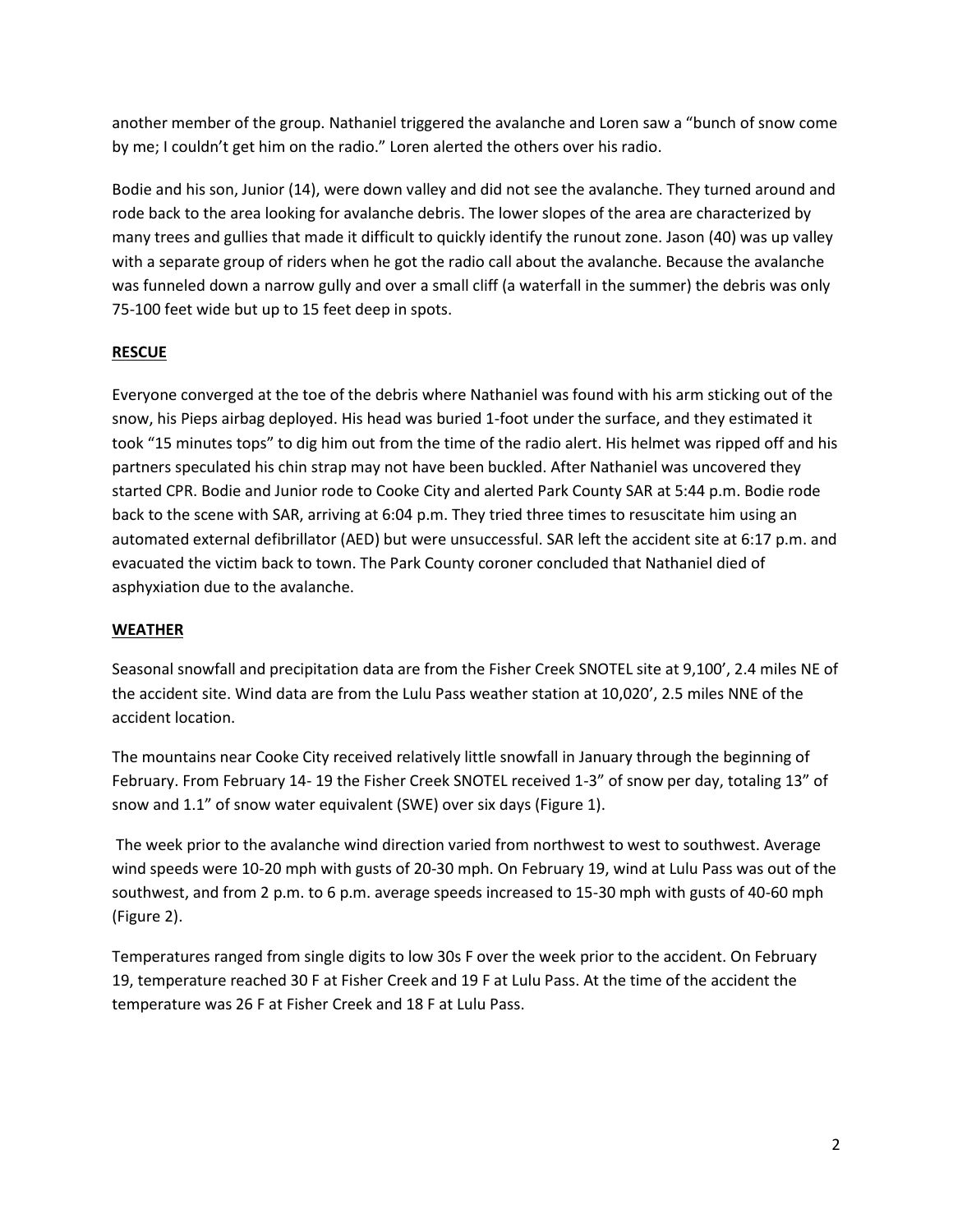

Figure 1. Snow water equivalent (start of day values at midnight) at Fisher Creek SNOTEL sites from October 1, 2021 to February 20, 2022.



Figure 2. Wind speed and direction (hourly) from Lulu Pass from February 12 to February 19 at 6 pm. Wind direction is displayed as arrows along the bottom of the graph. There was a mix of moderate northwest, west and southwest wind for the week prior to the accident with strong southwest winds on the day of the accident (seen as a spike on the right hand side of the graph).

#### **SNOWPACK**

The avalanche occurred at 10,000 feet on a south aspect (195 degrees) on Miller Mountain in the Sheep Creek drainage north of Cooke City. The GNFAC was unable to access the crown or flanks to dig and investigate the snowpack due to deteriorating weather and increasing avalanche danger. Our assessment is based on previous snowpits and observations along with an investigation at the toe of the debris.

The avalanche broke an estimated average of 2 feet deep with the left edge of the crown being near 4 feet deep. The avalanche, measured on Google Earth, was 800 feet wide and fell 1,200 vertical feet. The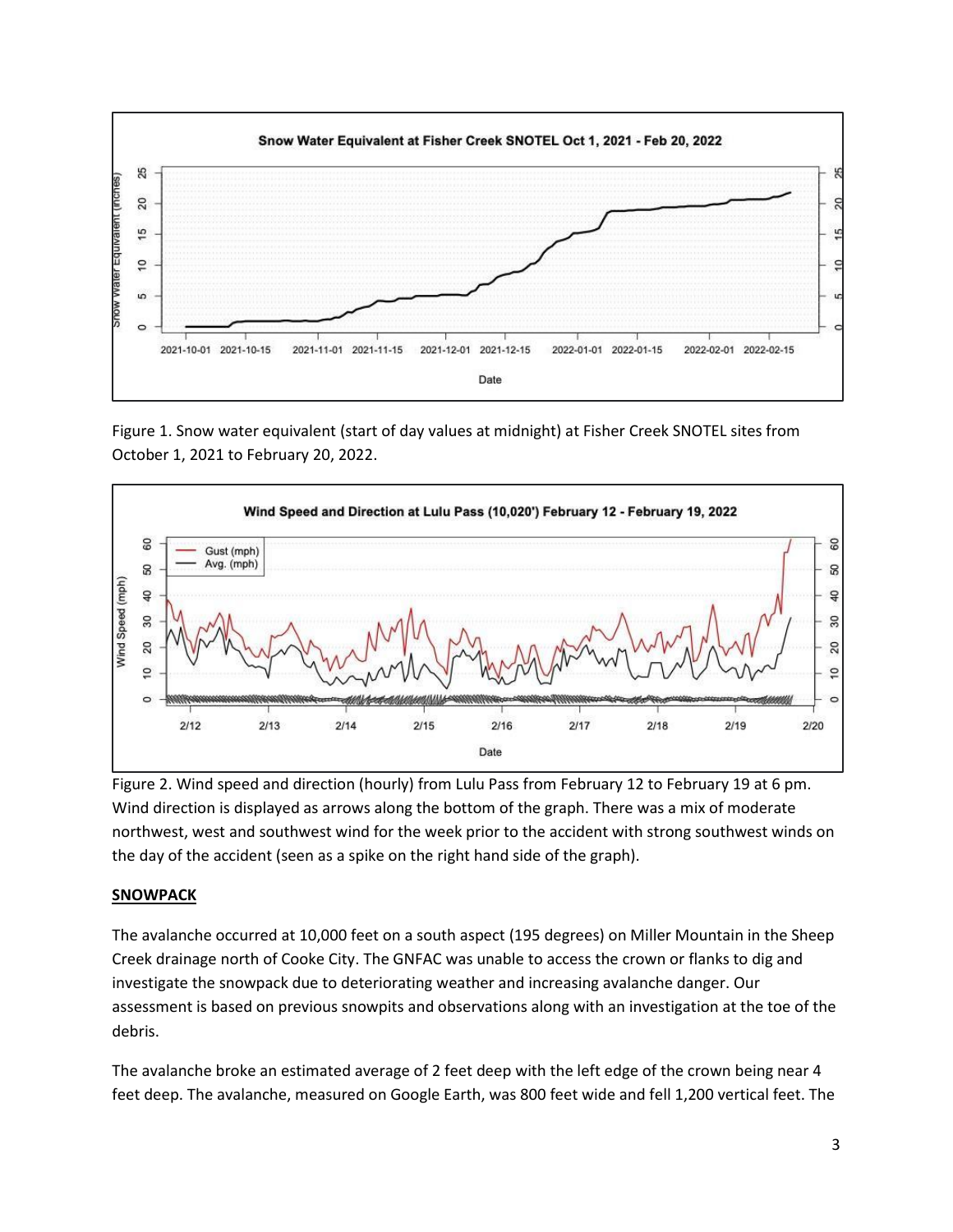measured runout angle (toe of debris to crown) was 26 degrees, and the avalanche is classified SS-AMu-R3-D3-O.

We cannot be certain of the snowpack structure at the crown, but we can make a strong inference based on previous findings and a firsthand look at the avalanche from below. The slide likely released on a combination of facets and depth hoar near the ground. On most slopes around Cooke City there is a prominent weak layer 2 feet under the surface. The starting zone is above treeline near the east ridge leading to the summit of Miller Mountain. This slope had a thin snowpack for much of the winter from winds stripping the snow away, allowing the remaining snow to weaken and facet. In the five days prior, 11" of snow fell (0.9" SWE) with westerly wind. On the day of the accident, the wind increased from the southwest with gusts of 60 mph that loaded many slopes in the area, and 2 more inches of snow fell (0.2" SWE). Recent and ongoing wind-loading with a prominent weak layer made the steep slope primed to avalanche.

Fall of 2021 was warm and dry in the mountains near Cooke City, leading to a well-below average snowpack through the beginning of December (Figure 1). The 1-2 feet of snow that persisted in the mountains during October and November was layered with melt-freeze crusts and weak faceted snow. In mid-November brief snowfall led to a few avalanches breaking on these weak facets at the bottom of the snowpack, and we observed an unstable snow structure in the mountains near Cooke City.

Snow returned on December 6 and on December 10 we began daily avalanche forecasts. Regular, modest sized storms persisted through December resulting in spikes of CONSIDERABLE danger because of new or wind-drifted snow. On December 27 two snowmobilers were killed in an avalanche on a southwest aspect of nearby Scotch Bonnet Mountain. A large storm January 7 and 8 increased the danger to HIGH with many natural avalanches occurring. The rest of January was relatively dry and most days had a LOW avalanche danger. The first week of February had 15" of snow (0.9" of SWE) and several natural and human triggered avalanches occurred during a period of CONSIDERABLE avalanche danger. The danger dropped to MODERATE on February 8 and this rating remained on the day of the accident.

The avalanche forecast on February 19 stated:

*Near Cooke City a layer of weak snow is buried 1.5-2 feet deep on many slopes which makes it possible for a person to trigger large avalanches. Since Tuesday these mountains got a foot of snow (0.9" SWE) that has been blown into deeper drifts by west-northwest wind the last few days. These drifts of recent snow alone could avalanche and be large enough to bury or injure a person, or they could break deeper and larger on a buried persistent weak layer. Yesterday a natural avalanche of wind-drifted snow occurred on Scotch Bonnet Mountain. Before riding steep slopes carefully assess the snowpack for wind-loading and buried weak layers and consider the consequences of being caught in an avalanche. Today, large avalanches are possible and avalanche danger is MODERATE.*

[GNFAC Avalanche Forecast for Sat Feb 19, 2022](https://www.mtavalanche.com/forecast/22/02/19)

#### **INVESTIGATION**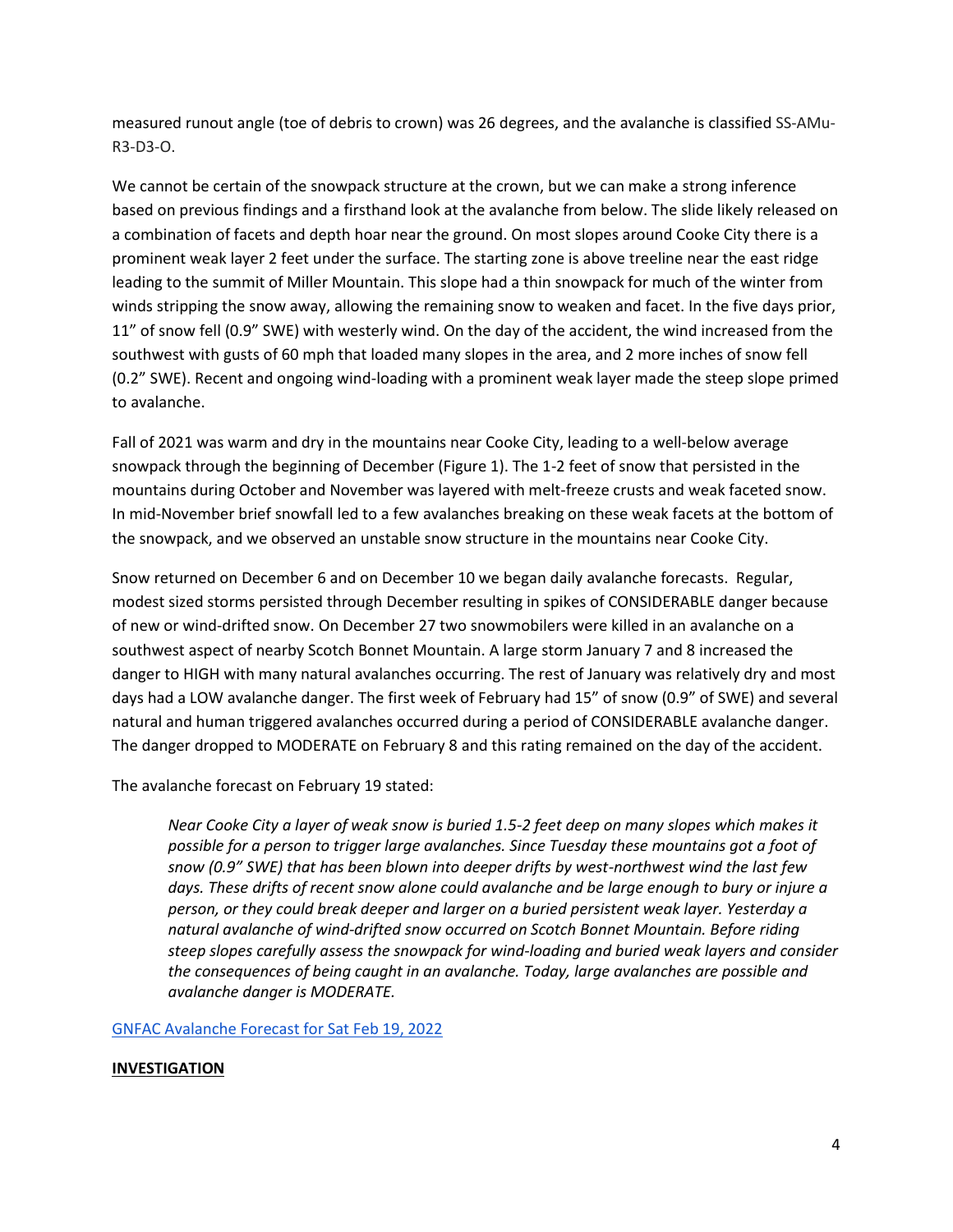Doug Chabot of the GNFAC obtained details of the accident through interviews with the party and visiting the site the next day, 20 February. Brad Bolte and Katrina Haworth, Law Enforcement Officers (LEO) on the Custer Gallatin National Forest, were present during the interview. Bill Whittle of Park County SAR took Doug and Brad to the accident site.

Any questions should be directed to: Doug Chabot Director Gallatin National Forest Avalanche Center 406-587-6984 [Douglas.Chabot@usda.gov](mailto:Douglas.Chabot@usda.gov)



Photo 1.

A Google Earth image of the south face of Miller Mountain and surrounding drainages. The avalanche occurred in the circle.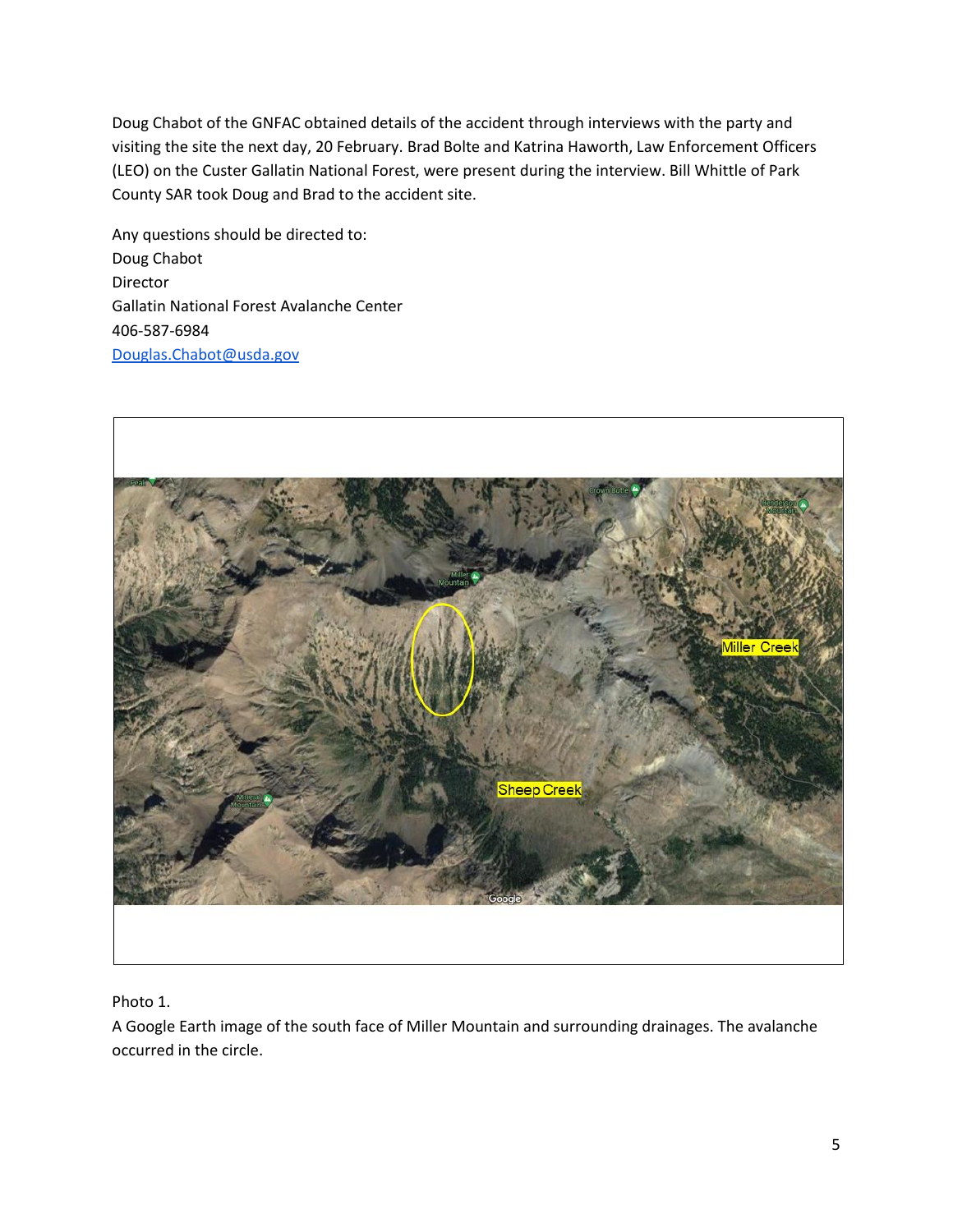

## Photo 2.

A Google Earth image with the avalanche and locations of all the riders before the avalanche.

- 1. Nathaniel on a snow bike.
- 2. Loren on a snow bike.
- 3. Jason on a snowmobile.
- 4. Bodie on a snowmobile.
- 5. Junior on a snowmobile.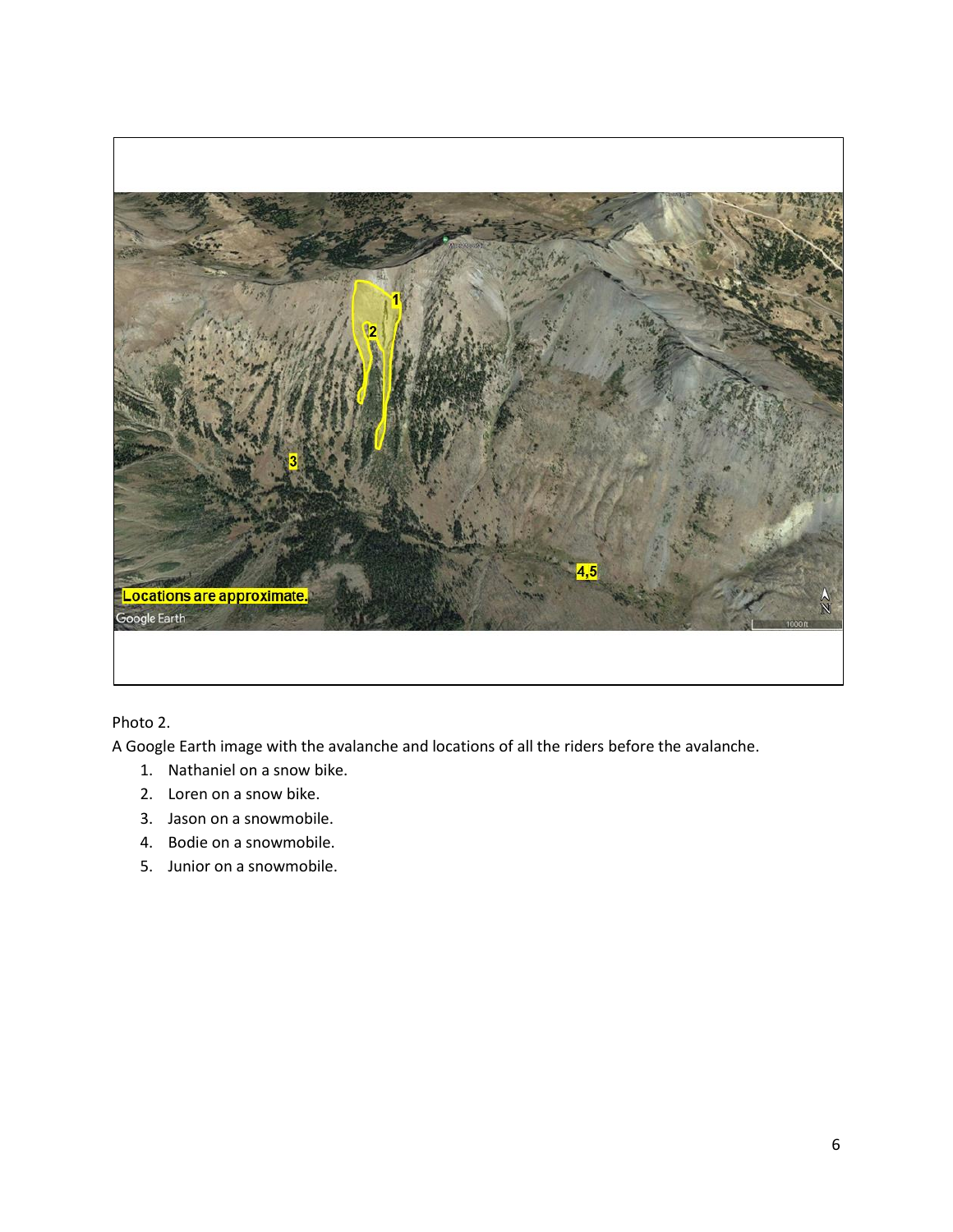

## Photo 3.

The avalanche was 800 feet wide and 1,200 feet vertical. The average crown depth was estimated to be 2 feet deep. The overall size is R3 (medium, relative to the path) and a destructive potential of D3 (could bury and destroy a car). For scale, at the bottom of the avalanche is a team of people probing for the missing snow bike.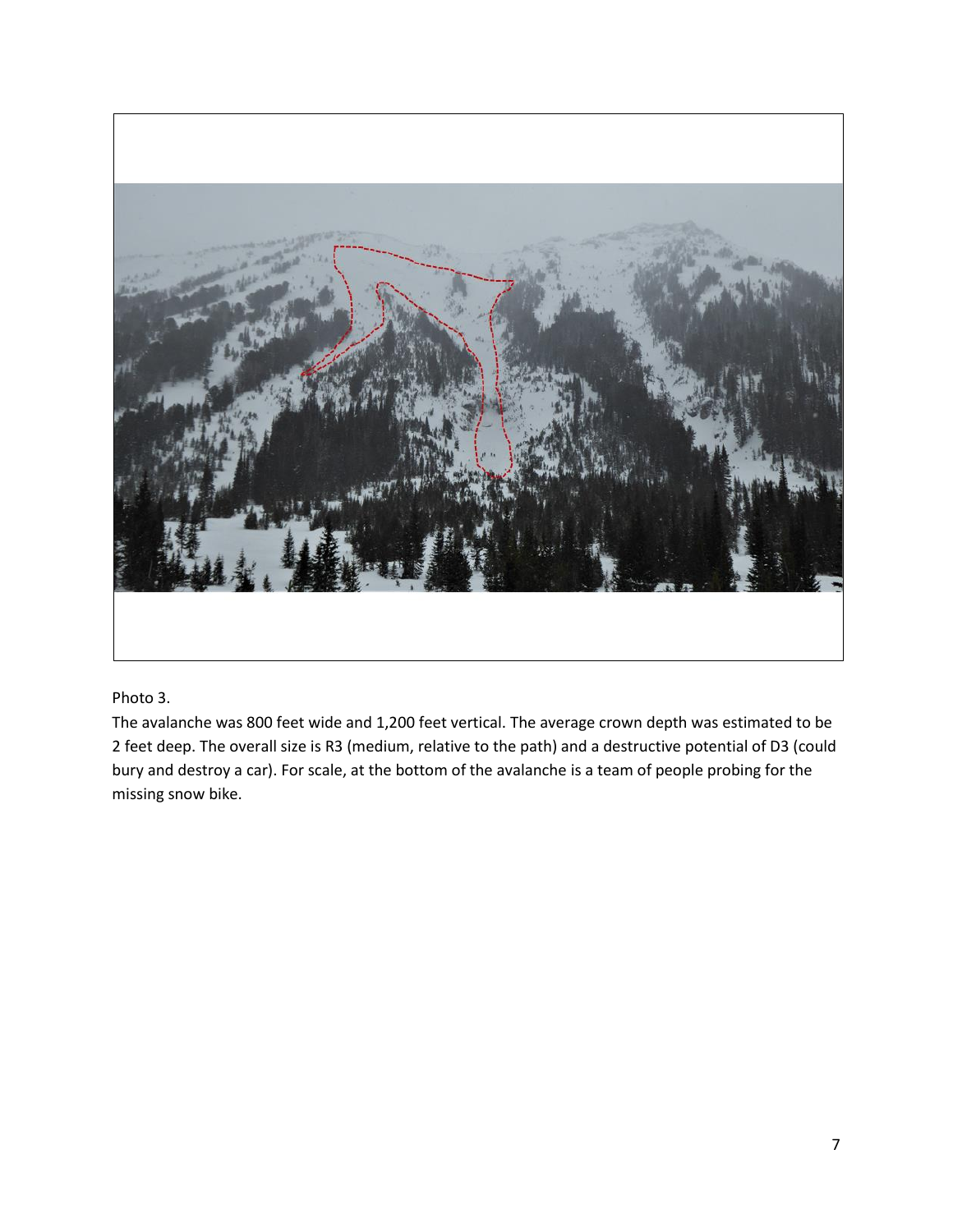

Photo 4.

The victim was found at the toe of the debris. The crown, 1,200 feet above, is marked.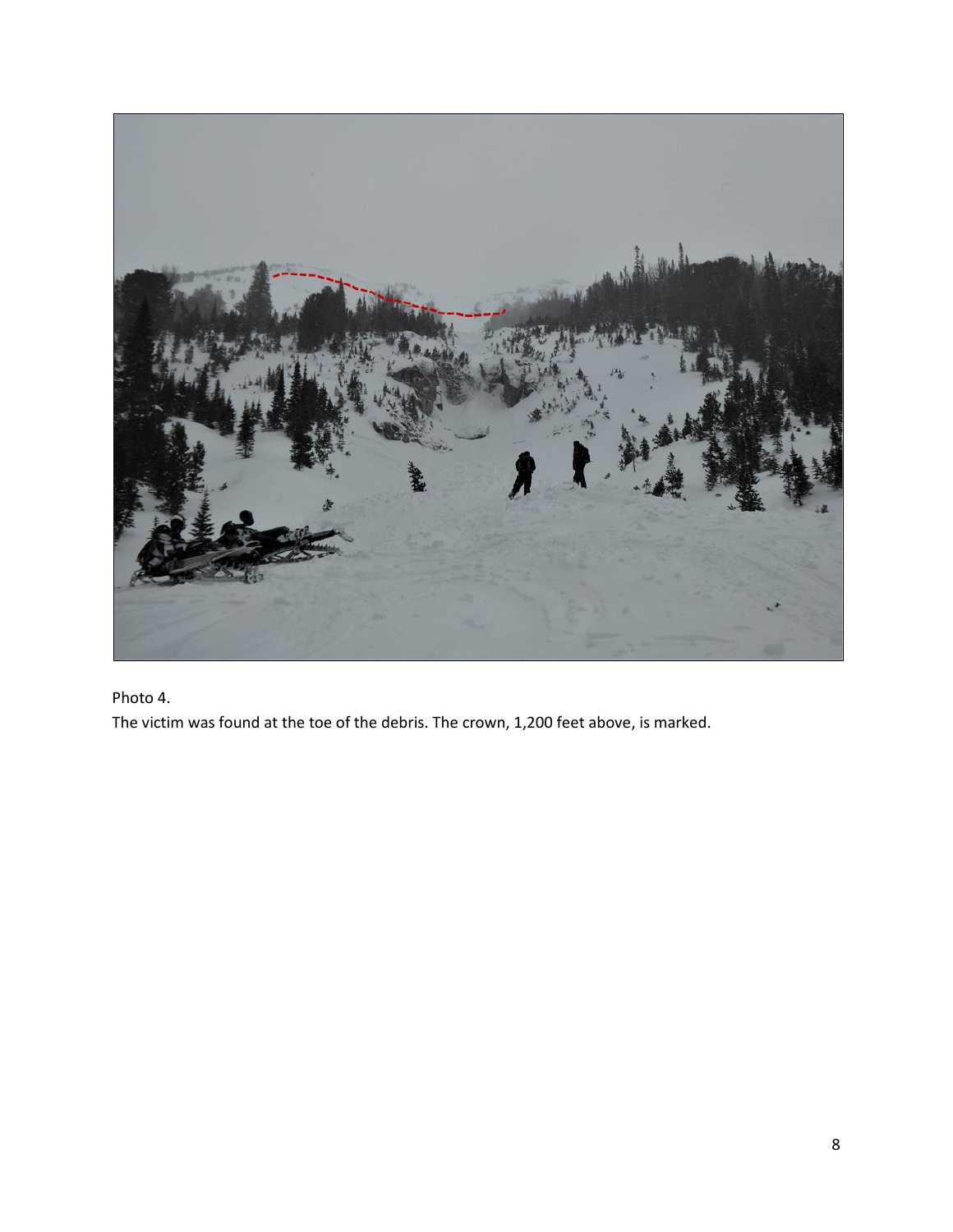

Photo 5.

Custer Gallatin NF LEO Brad Bolte stands at the spot where the victim was recovered.